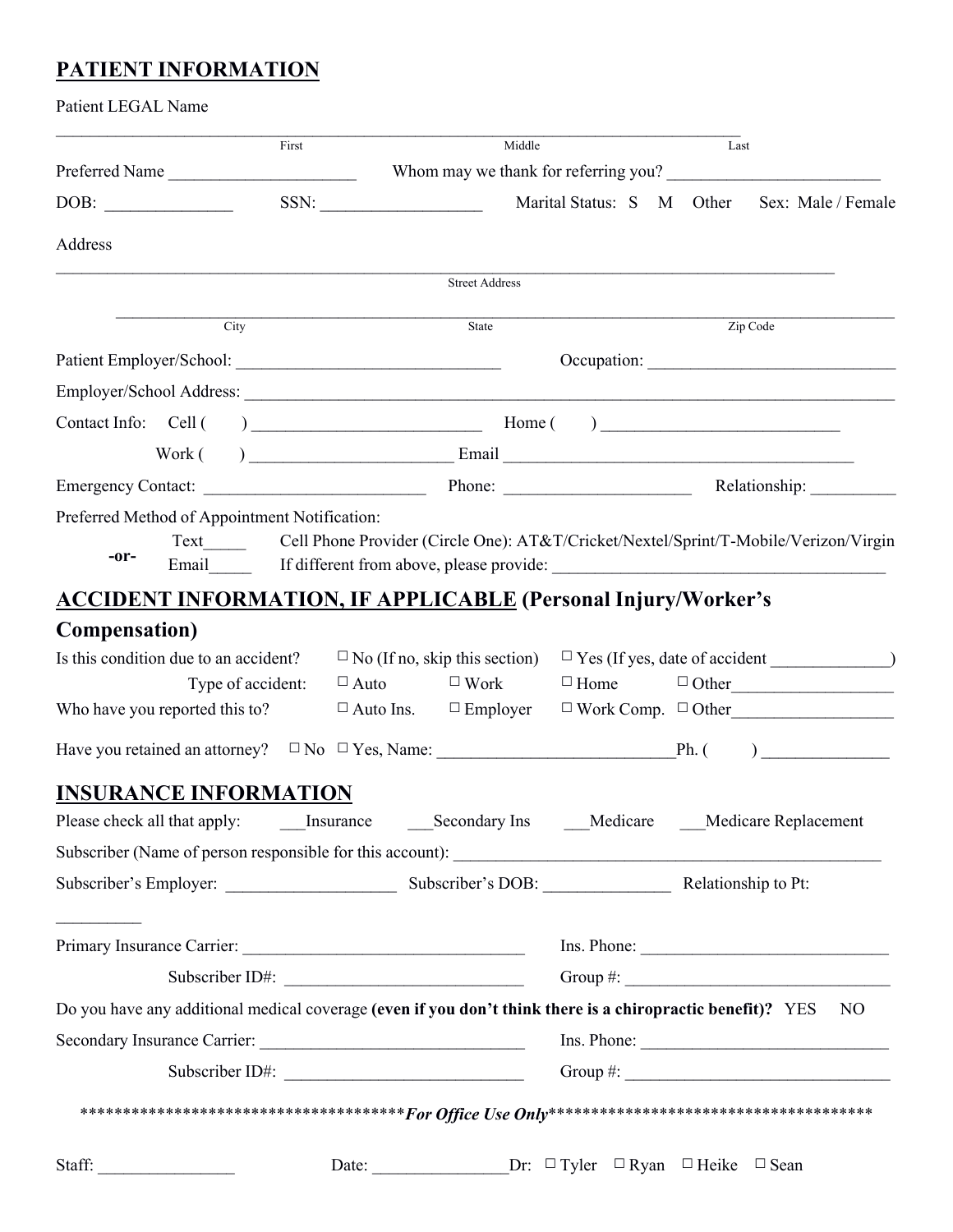## **HEALTH HISTORY**

Please list any medical conditions you are currently receiving treatment for:

Please list any medical conditions you have had treated in the past (including injuries/surgeries):

Medications: \_\_\_\_\_\_\_\_\_\_\_\_\_\_\_\_\_\_\_\_\_\_\_\_\_\_\_\_\_\_\_\_\_\_\_\_ Allergies: \_\_\_\_\_\_\_\_\_\_\_\_\_\_\_\_\_\_\_\_\_\_\_\_\_\_\_\_\_\_\_\_\_\_\_\_\_

 $\mathcal{L}_\mathcal{L} = \mathcal{L}_\mathcal{L} = \mathcal{L}_\mathcal{L} = \mathcal{L}_\mathcal{L} = \mathcal{L}_\mathcal{L} = \mathcal{L}_\mathcal{L} = \mathcal{L}_\mathcal{L} = \mathcal{L}_\mathcal{L} = \mathcal{L}_\mathcal{L} = \mathcal{L}_\mathcal{L} = \mathcal{L}_\mathcal{L} = \mathcal{L}_\mathcal{L} = \mathcal{L}_\mathcal{L} = \mathcal{L}_\mathcal{L} = \mathcal{L}_\mathcal{L} = \mathcal{L}_\mathcal{L} = \mathcal{L}_\mathcal{L}$ 

 $\mathcal{L}_\mathcal{L} = \mathcal{L}_\mathcal{L} = \mathcal{L}_\mathcal{L} = \mathcal{L}_\mathcal{L} = \mathcal{L}_\mathcal{L} = \mathcal{L}_\mathcal{L} = \mathcal{L}_\mathcal{L} = \mathcal{L}_\mathcal{L} = \mathcal{L}_\mathcal{L} = \mathcal{L}_\mathcal{L} = \mathcal{L}_\mathcal{L} = \mathcal{L}_\mathcal{L} = \mathcal{L}_\mathcal{L} = \mathcal{L}_\mathcal{L} = \mathcal{L}_\mathcal{L} = \mathcal{L}_\mathcal{L} = \mathcal{L}_\mathcal{L}$ 

Are you pregnant?  $\Box$  No  $\Box$  Yes, Due Date:

# **PATIENT CONDITION**

*Please describe your condition when it is at its worst:* 

| Mark an $X$ on the picture below where you continue to |  | Type of pain:                                                                        |                 |                  |  |  |
|--------------------------------------------------------|--|--------------------------------------------------------------------------------------|-----------------|------------------|--|--|
| experience pain, numbness, or                          |  | $\Box$ Sharp                                                                         | $\Box$ Dull     | $\Box$ Throbbing |  |  |
| tingling.                                              |  | $\Box$ Aching                                                                        | $\Box$ Shooting | $\Box$ Numbness  |  |  |
|                                                        |  | $\Box$ Burning                                                                       | $\Box$ Tingling | $\Box$ Stiffness |  |  |
|                                                        |  | $\Box$ Cramps                                                                        | $\Box$ Swelling | $\Box$ Other     |  |  |
| HЫ                                                     |  | How long have you had these symptoms?<br>$\Box$ Years<br>$\Box$ Months<br>□<br>Weeks |                 |                  |  |  |
|                                                        |  | Is this condition getting progressively worse?                                       |                 |                  |  |  |
|                                                        |  | $\Box$ Yes                                                                           |                 | $\Box$ No        |  |  |
|                                                        |  | $\Box$ Comes & Goes                                                                  |                 | $\Box$ Unknown   |  |  |

Is there any radiation or numbness/pain to your arms or legs? If yes, please describe:

*Does this problem affect any other areas of your body? If yes, please describe: \_\_\_\_\_\_\_\_\_\_\_\_\_\_\_\_\_\_\_\_\_\_\_\_\_\_\_\_\_\_\_\_\_\_*

|                            | What aggravates the problem? |                         |              |                                                                                                              |                 |
|----------------------------|------------------------------|-------------------------|--------------|--------------------------------------------------------------------------------------------------------------|-----------------|
| What relieves the problem? |                              |                         |              |                                                                                                              |                 |
|                            |                              |                         |              | If you had to spend the rest of your life with the symptoms you have right now, how would you feel about it? |                 |
| $\Box$ Delighted           | $\Box$ Pleased               | $\Box$ Mostly Satisfied | $\Box$ Mixed | $\Box$ Mostly Dissatisfied $\Box$ Unhappy                                                                    | $\Box$ Terrible |

 $\mathcal{L}_\mathcal{L} = \{ \mathcal{L}_\mathcal{L} = \{ \mathcal{L}_\mathcal{L} = \{ \mathcal{L}_\mathcal{L} = \{ \mathcal{L}_\mathcal{L} = \{ \mathcal{L}_\mathcal{L} = \{ \mathcal{L}_\mathcal{L} = \{ \mathcal{L}_\mathcal{L} = \{ \mathcal{L}_\mathcal{L} = \{ \mathcal{L}_\mathcal{L} = \{ \mathcal{L}_\mathcal{L} = \{ \mathcal{L}_\mathcal{L} = \{ \mathcal{L}_\mathcal{L} = \{ \mathcal{L}_\mathcal{L} = \{ \mathcal{L}_\mathcal{$ 

#### **ASSIGNMENT AND RELEASE**

I certify that I, and/or my dependent(s), have insurance coverage with the aforementioned company(ies) and assign directly to Dr. all insurance benefits, if any, otherwise payable to me for services rendered. I understand that I am financially responsible for all charges whether or not paid by insurance. I authorize use of my signature on all insurance submissions. The above-named doctor may use my health care information and may disclose such information to the above-named Insurance Company(ies) and their agents for the purpose of obtaining payment for services and determining insurance benefits or the benefits payable for related services. I have been presented with Back In Motion's Notice of Privacy Practices and understand that I am entitled to a copy upon request. This form has been completed correctly to the best of my knowledge and I understand it is my responsibility to inform the office of any changes to the information I have provided.

Patient Signature \_\_\_\_\_\_\_\_\_\_\_\_\_\_\_\_\_\_\_\_\_\_\_\_\_\_\_\_\_\_\_\_\_\_\_\_\_\_\_\_\_\_\_\_\_\_\_\_\_\_\_\_\_ Date \_\_\_\_\_\_\_\_\_\_\_\_\_\_\_\_\_\_\_\_\_